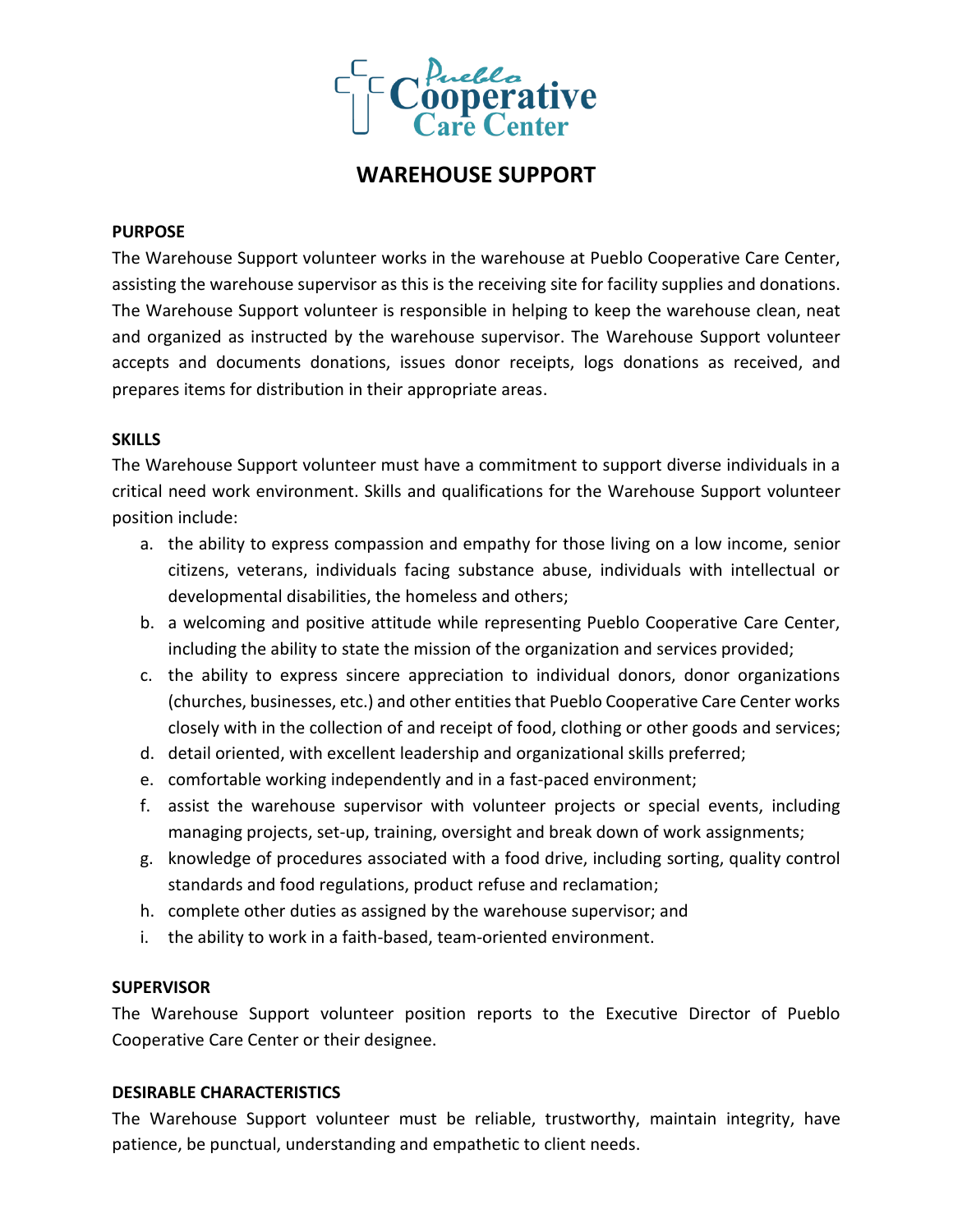

### **RESPONSIBILITIES**

Responsibilities and expectations for the Warehouse Support volunteer position include:

- a. ensuring that all warehouse activities are undertaken in a dignified, kind and respectful manner.
- b. ensuring all interactions with individuals are maintained with confidentiality except where required by law to report.
- c. assist in unloading donations and weighing, sorting, and redistributing donations;
- d. rotate foods to comply with the First-In First-Out (FIFO) inventory control method;
- e. breakdown boxes as needed and take to trash or recycle containers as warranted;
- f. maintain a respectful relationship with clients, staff, and other volunteers
- g. committed to learning about warehouse management, providing suggestions and recommendations to the warehouse supervisor as warranted;
- h. ensure the warehouse work area is safe, clean and organized; and
- i. assist in other work areas at Pueblo Cooperative Care Center as qualified and needed.

**WORKSITE LOCATION** 326 West 8<sup>th</sup> Street Pueblo, CO 81003

# **ORIENTATION & TRAINING**

Every volunteer serving at Pueblo Cooperative Care Center is required to complete a volunteer application prior to starting in any position. Program-specific orientation and job training are provided by the staff at Pueblo Cooperative Care Center followed by on-the-job training with individuals serving in that position. One-on-one mentoring with staff and experienced volunteers will be provided. As warranted, a volunteer may be requested and is expected to attend in-service education sessions as needed.

# **TIME COMMITMENT**

Shifts for volunteers can vary depending on the position an individual is volunteering for. All volunteers are asked for a commitment of a minimum of three and a half (3.5) hours per day, one day per week for six months. An individual's ability to maintain this commitment is expected.

# **MORNING MEETING**

Every volunteer is expected to attend the morning meeting each day they volunteer their services to receive all staff updates and the distribution of current information. Staff, volunteers and invited guests meet every morning, Monday through Friday at 8:40 a.m. to review available services, discuss upcoming events and activities, address security concerns and share in development activities including presentations, awards, recognitions, birthday celebrations and more. At the conclusion of the morning meeting, those who choose to participate in a prayer gather together and pray.